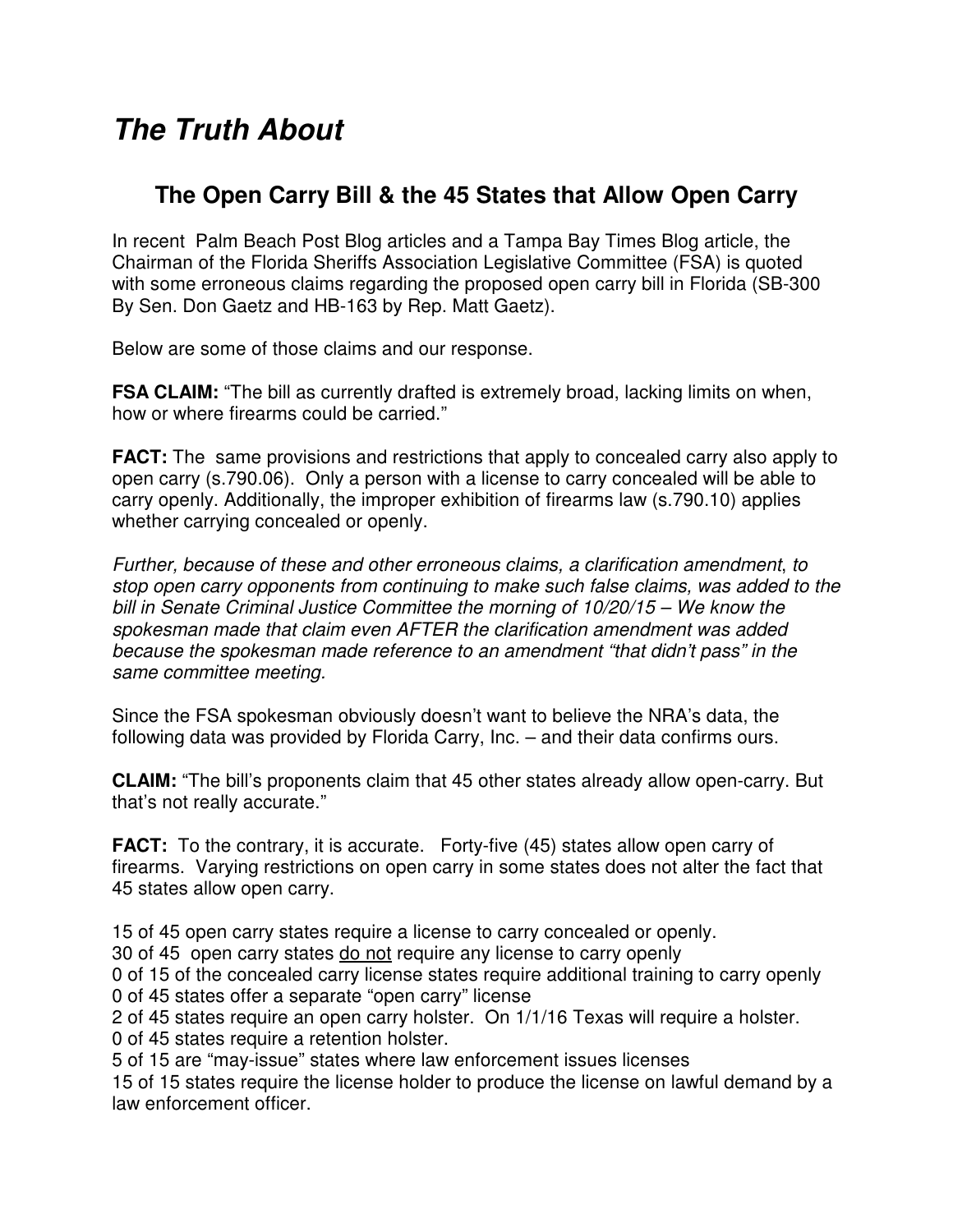**CLAIM:** "... most open-carry states have strict rules about ... producing the permit on demand."

**FACT:** This is a red herring. FLORIDA law already requires license holders to produce a license on demand by a law enforcement officer. And for the record, all 15 states that require a license, require producing the license on lawful demand by a law enforcement officer.

**CLAIM:** "...[I]t's 'intellectually dishonest' to say open carry laws are working in the 45 other states because there are so many variations in the laws and the demographics.

**FACT:** The open carry laws are working in 45 states. Opponents have presented no evidence to the contrary – no evidence that it isn't working in any state and no evidence of problems in any state. These are just baseless allegations. Simply because different states have variations in their laws does not in any way alter the fact that open carry is allowed and that it's working.

**CLAIM:** "In Pennsylvania, for example, cities can opt out of its open carry law and some, including Philadelphia, do just that, Gualtieri said. Florida cities don't have the option to opt out of a state law."

**FACT:** Pennsylvania DOES NOT allow cities to opt out of it's open carry law. Pennsylvania does not require a license for a person to carry openly. Philadelphia cannot "op out" of the state open carry law. Pennsylvania state law allows the city of Philadelphia (and only Philadelphia) to require a license to carry openly in Philadelphia.

**CLAIM:** As for demographics, "You can't compare Sioux Falls, S.D. to downtown Miami or downtown Tampa or downtown Orlando," Gualtieri said.

**FACT:** This argument is illogical and perhaps intentionally misleading. Seventy percent (70%) of the American public live in open carry states from all regions of the country. Many of the 45 open carry states have large and diverse cities just like Florida and where you live geographically, whether it's Trilby, FL or Fanning Springs, FL, you have the same constitutional rights as citizens who live in Miami, Tampa, or Orlando.

**CLAIM:** "...the state's trespass law gives businesses the right to ask anyone openly carrying a weapon to leave their property," but they ... "will be reluctant to tell a person wearing a .45 to leave."

**FACT:** Posting signs prohibiting open carry inside a business establishment is a simple solution. Proper notification will stop citizens from even entering the establishment. Property owners already must post trespass signs to notify the public to stay off private property.

Businesses have the right to refuse service and evict anyone they wish unless it's done on the basis of race, gender, or religion. Further, it is common to see signs that say,